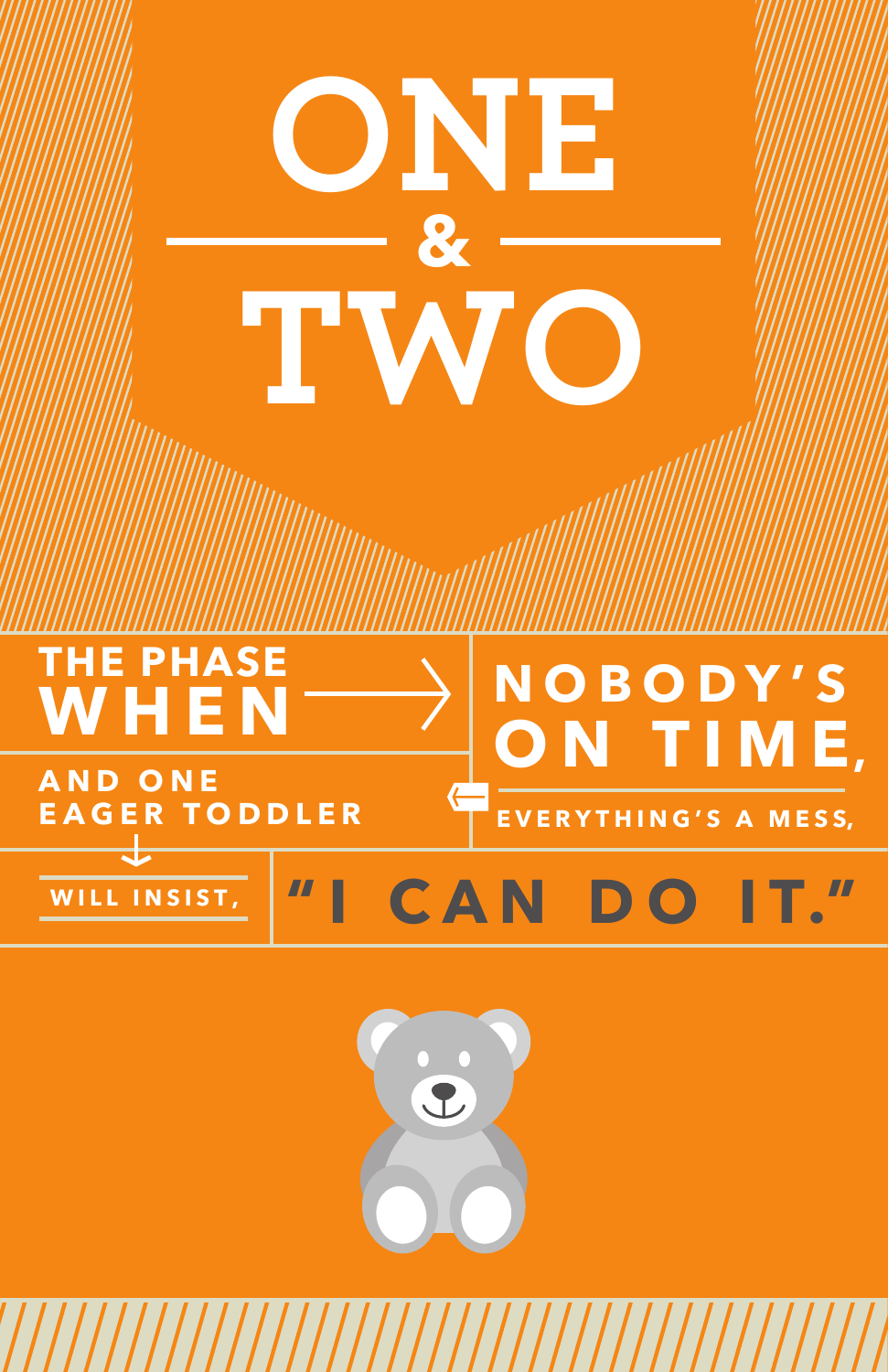##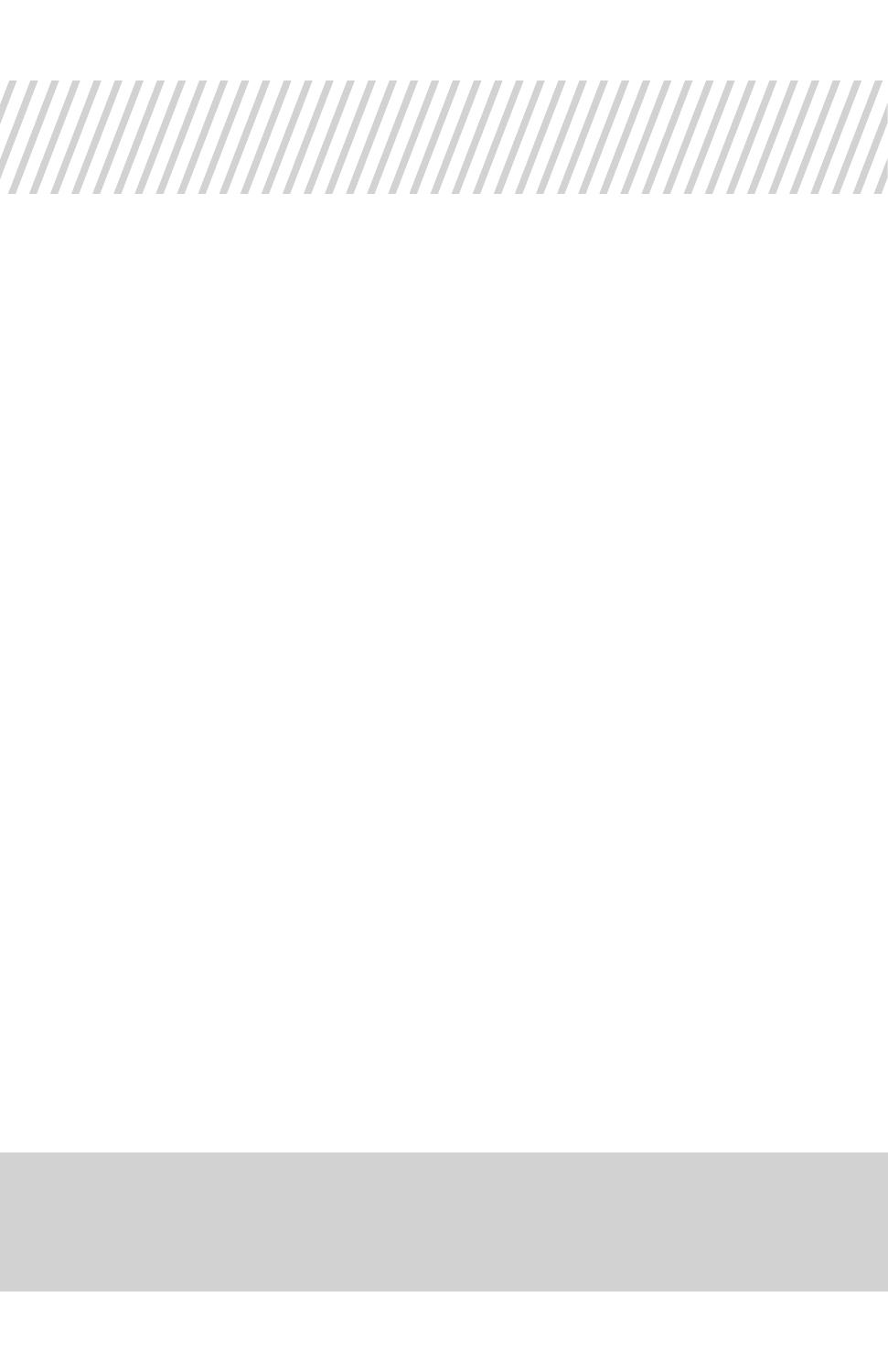#### **EXPECT TO BE LATE DURING THIS PHASE.**

Maybe you had to wait for your toddler to "do it myself" (just try and stop them). Or maybe they impressively filled a clean diaper just as you got into the car. Whatever the reason, this phase will make even the most punctual adult miss the mark occasionally.

#### **YOU CAN ALSO LOOK FORWARD TO A FEW FASHION STATEMENTS.**

IT'S JUST A **PHASE**

Expect a few mismatched outfits, magic marker tattoos, sticker collages, and other various states of creative expression. In this phase, you will choose not only your battles, but also which messes will just have to be tolerated.

#### **THE GREATEST TENSION OF THIS PHASE CAN BE SUMMED UP IN THE PHRASE "I CAN DO IT."**

Their struggle for independence has begun. You feel it the first time they try to feed themselves and dump applesauce down the front of their shirt. Just remember, they're not only learning new skills, they're also developing the confidence they need in order to move on to the next phase.

> SO DON'T MISS IT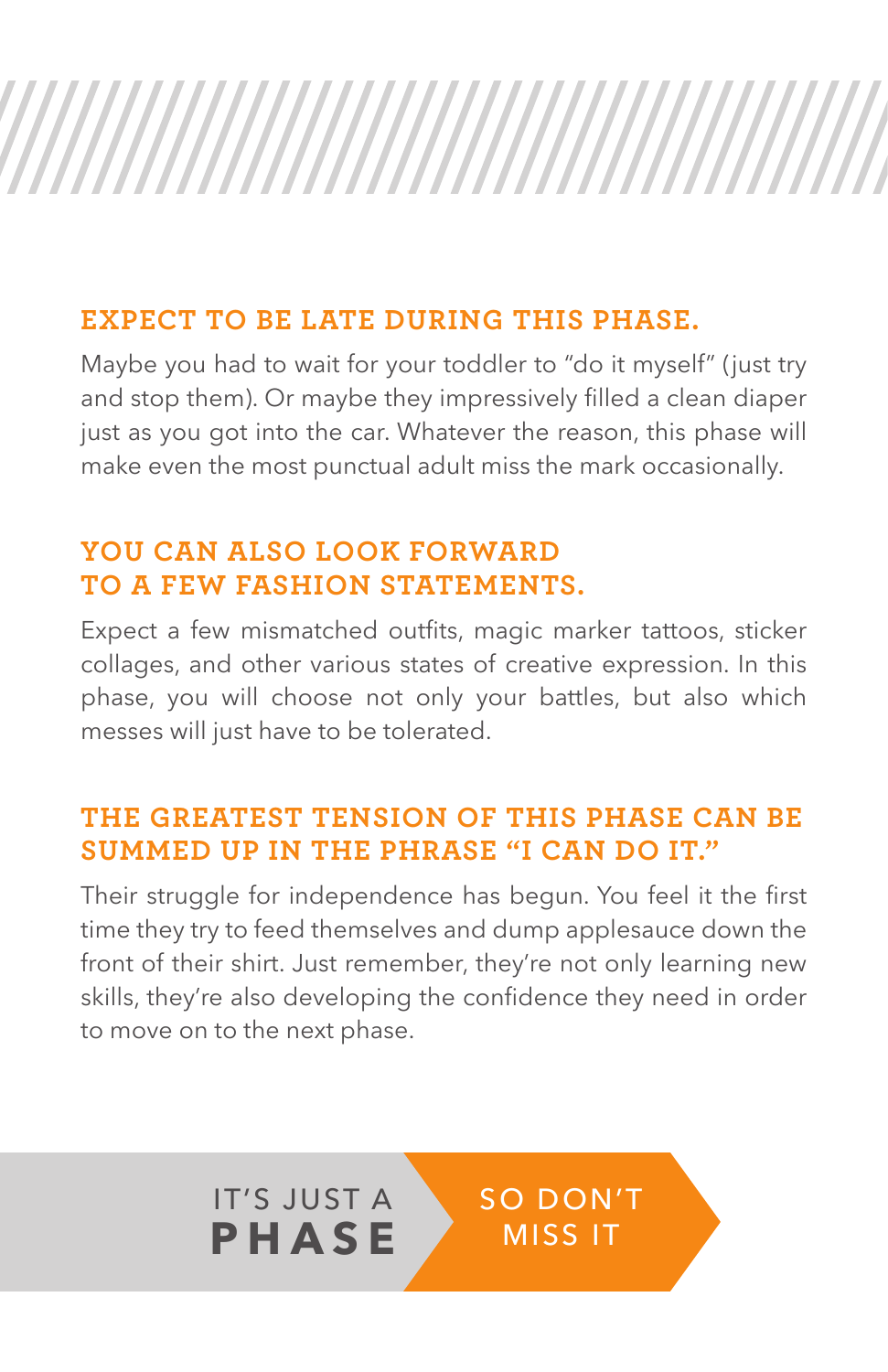# 

### **YOUR ROLE IS TO EMBRACE THEIR PHYSICAL NEEDS**

Life for your toddler is pretty tough. Everything they want to do requires a new skill: from getting dressed to drinking from a cup to using the potty. During this time they are discovering their potential. So when you give encouragement, establish routine, and patiently let them try new experiences, you help them develop confidence.

| <b>THINKS LIKE</b>    | You help them learn when you             |  |
|-----------------------|------------------------------------------|--|
| <b>AN ARTIST</b>      | <b>ENGAGE THEIR SENSES.</b>              |  |
| <b>WANTS TO KNOW,</b> | You capture their heart when you         |  |
| "AM I ABLE?"          | <b>DEVELOP THEIR CONFIDENCE</b>          |  |
| IS MOTIVATED          | You coach their moral abilities when you |  |
| <b>BY SAFETY</b>      | <b>ESTABLISH A ROUTINE.</b>              |  |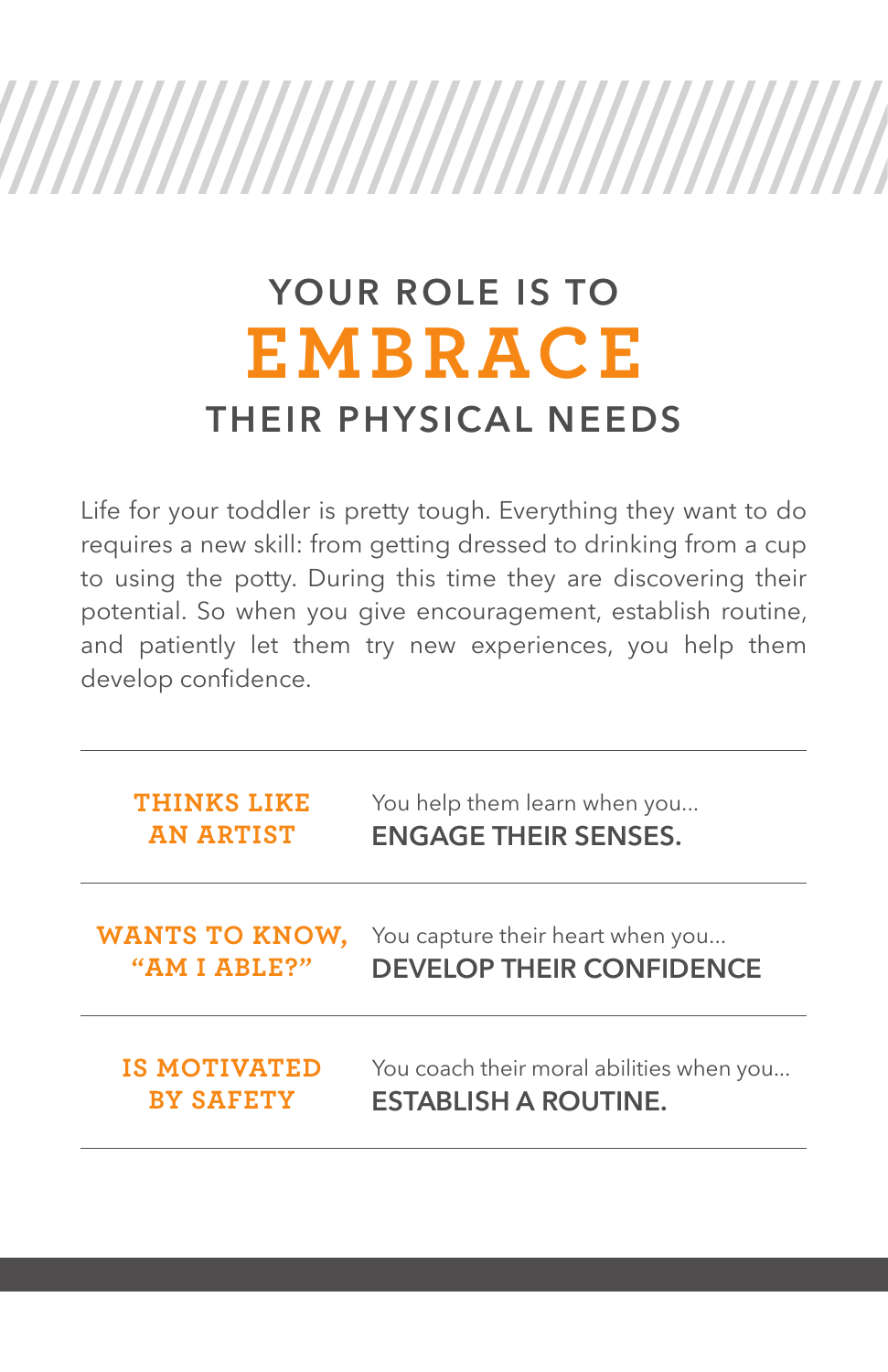YOU GIVE YOUR PRESCHOOLER A FIRST IMPRESSION OF THEIR HEAVENLY FATHER.

When you **EMBRACE** your preschooler's physical needs, you help them...

#### **KNOW GOD'S LOVE. MEET GOD'S FAMILY.**

Practically speaking, that means every week you have an opportunity to...

**CONNECT WITH A FAITH COMMUNITY. SING FAITH SONGS LIKE "JESUS LOVES ME." READ OR RE-ENACT BIBLE STORIES. REPEAT A SIMPLE MONTHLY IDEA LIKE:**



You can do these things by taking advantage of the time you already spend together.

| <b>MORNING</b>      | <b>DRIVE</b>        | <b>BATH</b>      | <b>CUDDLE</b>       |
|---------------------|---------------------|------------------|---------------------|
| <b>TIME</b>         | <b>TIME</b>         | <b>TIME</b>      | <b>TIME</b>         |
| <b>SET THE MOOD</b> | <b>TALK TO YOUR</b> | <b>WIND DOWN</b> | <b>BE PERSONAL.</b> |
| FOR THE DAY.        | TODDLER.            | TOGETHER.        | Spend one-on-       |
| Smile and greet     | Reinforce simple    | Provide comfort  | one time that       |
| them with words     | ideas, and sing     | as the day draws | communicates        |
| of love.            | songs as you go.    | to a close.      | love and affection. |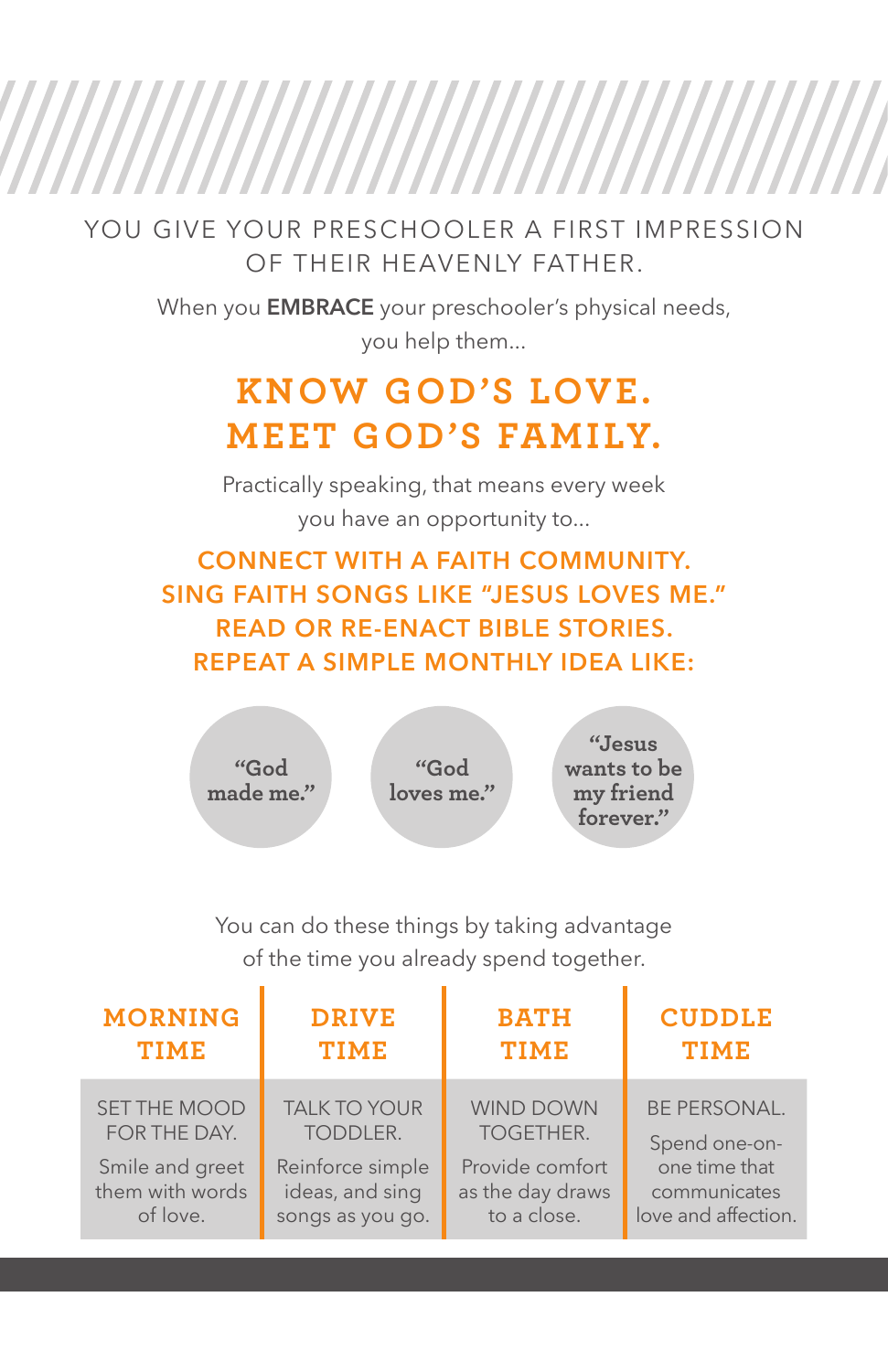#### **YOUR TODDLER IS CHANGING...**

#### **PHYSICALLY**

- » Sits, crawls, and walks (12–15 months)
- » Walks backwards and sideways (15–18 months )
- » Scribbles with crayons (15–18 months)
- » Walks up and down stairs; jumps in place (18–24 months)
- » Throws a ball overhead, briefly stands on one foot, and may demonstrate hand preference (24–36 months)

#### **VERBALLY**

- » Points to objects when you name them (18 months)
- » Says 10-20 words, mostly nouns and pronouns (18 months)
- » Says 40-50 words and forms two word sentences (24 months)
- » Says 300-400 words that may be difficult to understand (36 months)
- » Still understands more than they can communicate

#### **MENTALLY**

- » Follows simple instructions
- » Benefits from repetition
- » Unable to take the point of view of other people
- » Doesn't comprehend time; often confuses past, present and future
- » Learning is enhanced through music, movement, and art

#### **EMOTIONALLY**

- » Enjoys role-play activities
- » Has trouble sharing and displays separation anxiety
- » May begin to bite, scream, and throw tantrums
- » Plays next to, rather than with, playmates
- » Recognizes basic emotions in others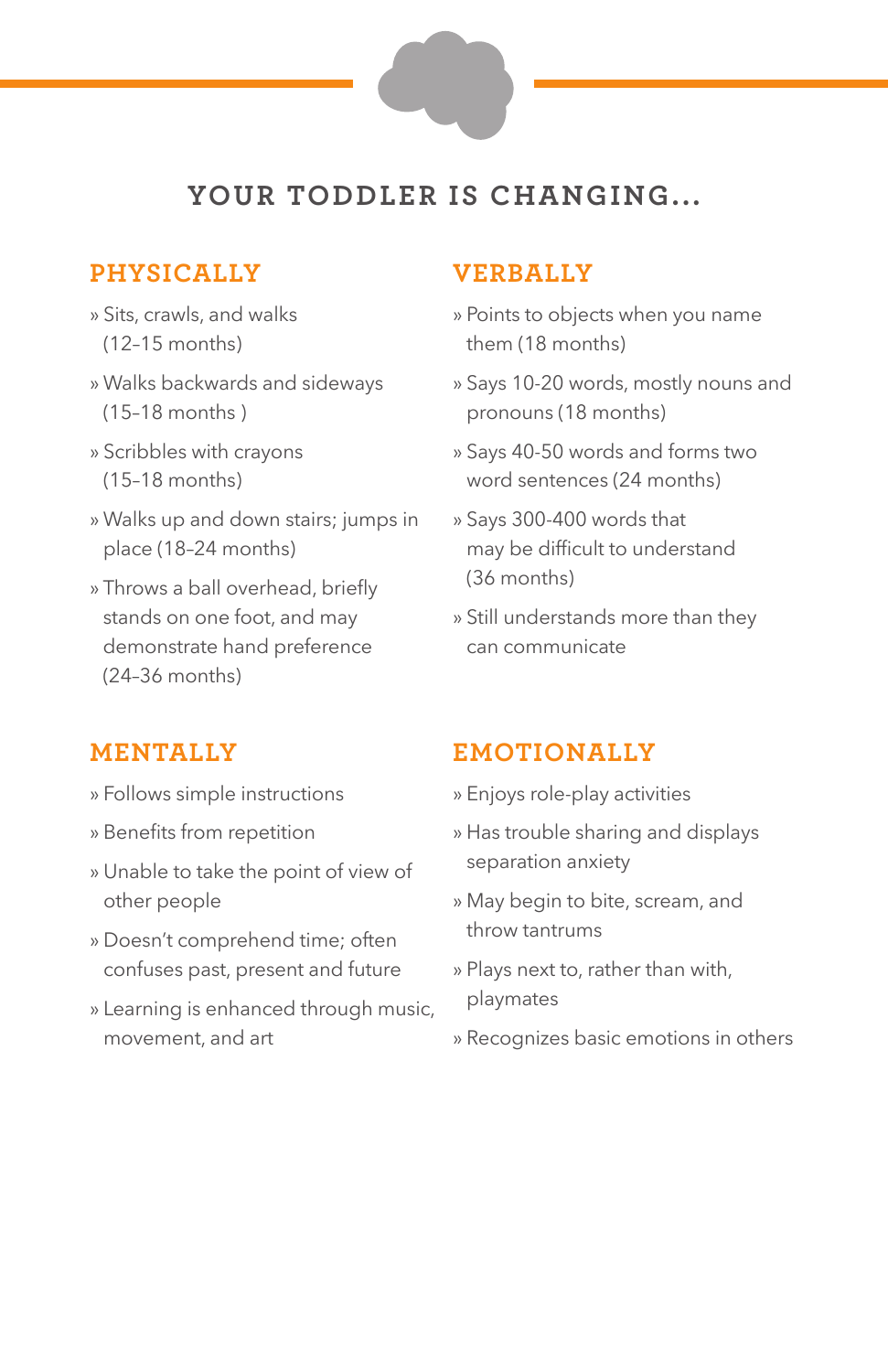### **PHASE: A TIMEFRAME** KID'S WHEN IN YOU  $\blacktriangle$ LIFE. **CAN LEVERAGE** DISTINCTIVE OPPORTUNITIES TO INFLUENCE **UT**



**YOU HAVE 884 WEEKS AND COUNTING...**

© THE RETHINK GROUP, INC. ALL RIGHTS RESERVED. THINKORANGE.COM | JUSTAPHASE.COM | THEPARENTCUE.ORG